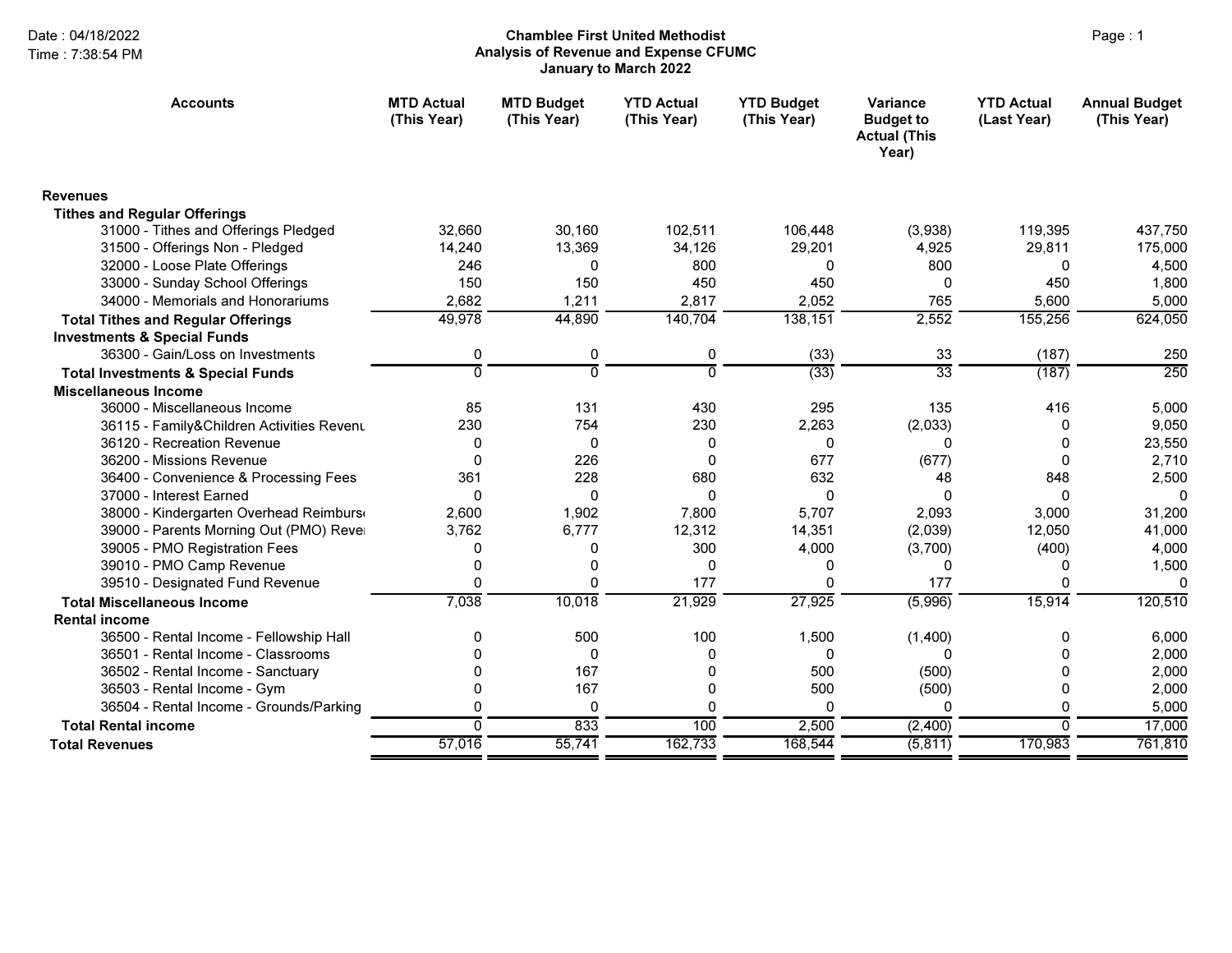## Page : 2 Chamblee First United MethodistAnalysis of Revenue and Expense CFUMC January to March 2022

| <b>Accounts</b>                           | <b>MTD Actual</b><br>(This Year) | <b>MTD Budget</b><br>(This Year) | <b>YTD Actual</b><br>(This Year) | <b>YTD Budget</b><br>(This Year) | <b>Variance</b><br><b>Budget to</b><br><b>Actual (This</b><br>Year) | <b>YTD Actual</b><br>(Last Year) | <b>Annual Budget</b><br>(This Year) |
|-------------------------------------------|----------------------------------|----------------------------------|----------------------------------|----------------------------------|---------------------------------------------------------------------|----------------------------------|-------------------------------------|
| <b>Expenses</b>                           |                                  |                                  |                                  |                                  |                                                                     |                                  |                                     |
| <b>Conference Apportionments</b>          |                                  |                                  |                                  |                                  |                                                                     |                                  |                                     |
| 41001 - Ministerial Support               | 1,028                            | 1,028                            | 3,084                            | 3,084                            | 0                                                                   | 3,357                            | 12,336                              |
| 41002 - Retired Ministers Pension/Insuran | 658                              | 658                              | 1,975                            | 1,975                            | 0                                                                   | 1.814                            | 7,898                               |
| 41003 - Administrative Budget             | 1,270                            | 1,270                            | 3,809                            | 3,809                            | $\Omega$                                                            | 1,822                            | 15,235                              |
| 41004 - Conference Benevolences           | 290                              | 290                              | 869                              | 869                              | $\Omega$                                                            | 1,510                            | 3,477                               |
| 41005 - Capital Funding                   | 9                                | 9                                | 28                               | 28                               | $\Omega$                                                            | $\Omega$                         | 110                                 |
| 41006 - Higher Education                  | 468                              | 468                              | 1,403                            | 1,403                            | $\Omega$                                                            | 1,268                            | 5,611                               |
| 41007 - Black Colleges                    | 152                              | 152                              | 455                              | 455                              | 0                                                                   | 407                              | 1,821                               |
| 41008 - Ministerial Education             | 328                              | 328                              | 985                              | 985                              | $\Omega$                                                            | 880                              | 3,939                               |
| 41009 - Interdenominational Cooperation   | 4                                | 4                                | 14                               | 14                               | 0                                                                   | 12                               | 54                                  |
| 41010 - Africa University                 | 34                               | 34                               | 102                              | 102                              | 0                                                                   | 92                               | 409                                 |
| 41011 - Church Development                | 393                              | 393                              | 1,178                            | 1.178                            | $\Omega$                                                            | 1,142                            | 4,712                               |
| 41013 - Episcopal Fund                    | 421                              | 421                              | 1,263                            | 1,263                            | 0                                                                   | 1,129                            | 5,051                               |
| 41014 - World Service                     | 1.048                            | 1,048                            | 3,145                            | 3,145                            | $\Omega$                                                            | 2,811                            | 12,580                              |
| 41015 - General Church Administration     | 129                              | 129                              | 387                              | 387                              | 0                                                                   | 346                              | 1,549                               |
| 41016 - SEJ Mission & Ministry            | 20                               | 20                               | 62                               | 62                               | 0                                                                   | 55                               | 246                                 |
| <b>Total Conference Apportionments</b>    | 6,252                            | 6,252                            | 18,757                           | 18,757                           | $\overline{0}$                                                      | 16,646                           | 75,028                              |
| <b>District Work Fund</b>                 |                                  |                                  |                                  |                                  |                                                                     |                                  |                                     |
| 42001 - District Work Fund                | $\pmb{0}$                        | $\pmb{0}$                        | $\pmb{0}$                        | 0                                | 0                                                                   | 917                              | $\mathbf 0$                         |
| <b>Total District Work Fund</b>           | $\overline{0}$                   | $\overline{0}$                   | $\overline{0}$                   | ō                                | $\overline{0}$                                                      | 917                              | ō                                   |
| <b>Missions</b>                           |                                  |                                  |                                  |                                  |                                                                     |                                  |                                     |
| 43002 - Missionary support                | 0                                | 0                                | 0                                | 0                                | 0                                                                   | 0                                | 1,200                               |
| 43004 - Pastor's Discretionary Fund       | 0                                | $\mathbf 0$                      | 1,199                            | 326                              | (874)                                                               | 200                              | 2,000                               |
| 43010 - General Missions                  | $\Omega$                         | $\mathbf 0$                      | 0                                | 0                                | 0                                                                   | $\mathbf{0}$                     | 3,745                               |
| 43015 - Malachi's Storehouse              | 200                              | 200                              | 600                              | 600                              | $\mathbf 0$                                                         | 300                              | 2,400                               |
| <b>Total Missions</b>                     | 200                              | $\overline{200}$                 | 1,799                            | 926                              | (874)                                                               | 500                              | 9,345                               |
| <b>Program Ministries &amp; Education</b> |                                  |                                  |                                  |                                  |                                                                     |                                  |                                     |
| <b>Events</b>                             |                                  |                                  |                                  |                                  |                                                                     |                                  |                                     |
| 44401 - Egg Hunt                          | 0                                | 46                               | 584                              | 137                              | (446)                                                               | 0                                | 550                                 |
| 44402 - Picnic                            | 0                                | 42                               | 0                                | 125                              | 125                                                                 | 0                                | 500                                 |
| 44403 - Fall Festival                     | $\Omega$                         | $\mathbf 0$                      | $\Omega$                         | $\mathbf 0$                      | $\mathbf 0$                                                         | $\Omega$                         | 1,400                               |
| 44404 - Breakfast with Santa              | 0                                | 125                              | $\Omega$                         | 375                              | 375                                                                 | 0                                | 1,500                               |
| <b>Total Events</b>                       | ō                                | $\overline{212}$                 | 584                              | 638                              | $\overline{54}$                                                     | $\overline{0}$                   | 3,950                               |
| <b>Recreation</b>                         |                                  |                                  |                                  |                                  |                                                                     |                                  |                                     |
| 44025 - Basketball                        | 452                              | 163                              | 3,263                            | 407                              | (2,856)                                                             | 434                              | 10,000                              |
| 44026 - Golf Tournament                   | 0                                | 292                              | 0                                | 875                              | 875                                                                 | 0                                | 3,500                               |
| 44027 - Disc Golf                         | 0                                | 167                              | $\Omega$                         | 500                              | 500                                                                 | 0                                | 2,000                               |
| 44028 - Concessionss                      | 0                                | 208                              | $\Omega$                         | 625                              | 625                                                                 | $\Omega$                         | 2,500                               |
| <b>Total Recreation</b>                   | 452                              | 830                              | 3,263                            | 2,407                            | (856)                                                               | 434                              | 18,000                              |
|                                           |                                  |                                  |                                  |                                  |                                                                     |                                  |                                     |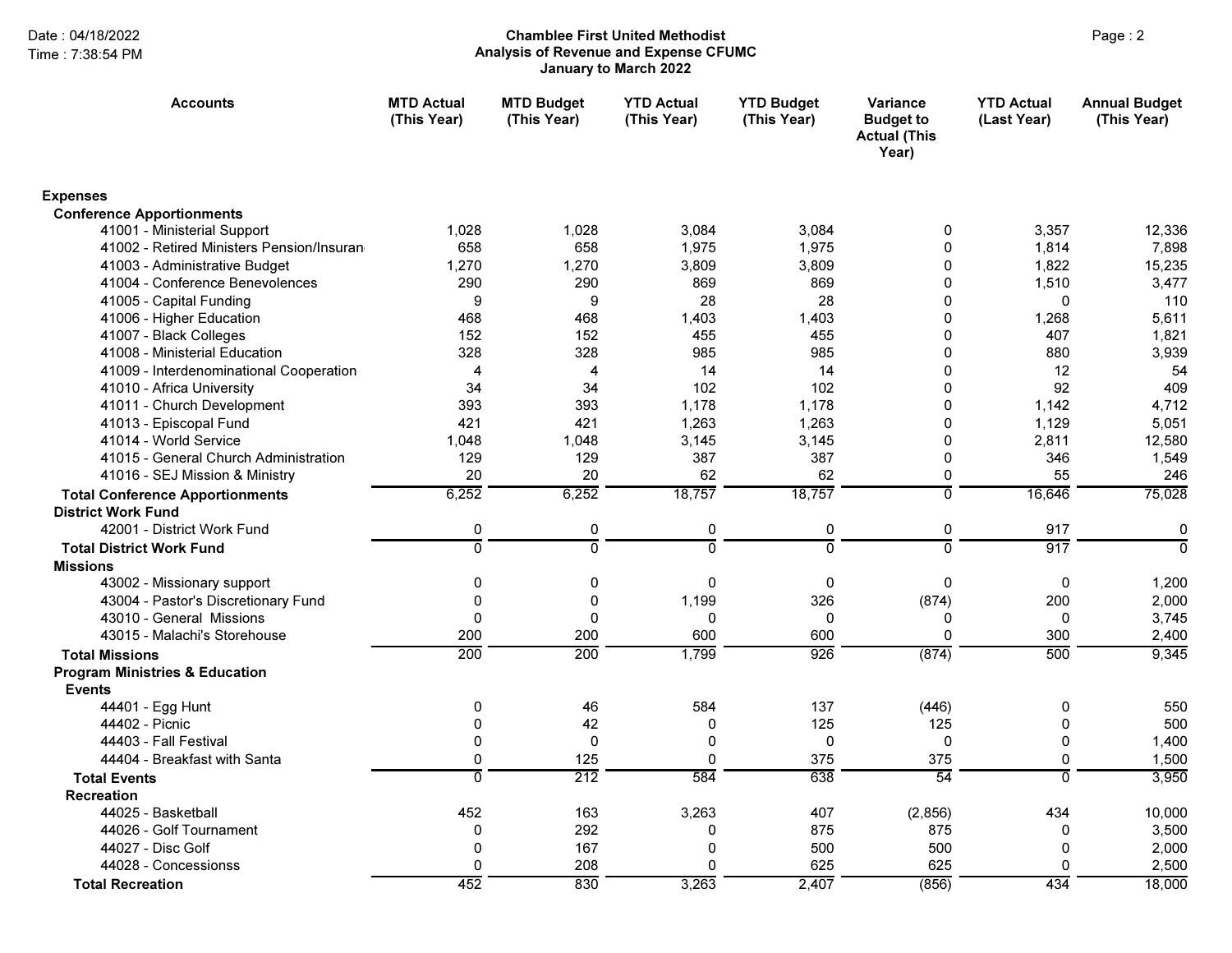# Page : 3 Chamblee First United MethodistAnalysis of Revenue and Expense CFUMC January to March 2022

| <b>Accounts</b>                      | <b>MTD Actual</b><br>(This Year) | <b>MTD Budget</b><br>(This Year) | <b>YTD Actual</b><br>(This Year) | <b>YTD Budget</b><br>(This Year) | Variance<br><b>Budget to</b><br><b>Actual (This</b><br>Year) | <b>YTD Actual</b><br>(Last Year) | <b>Annual Budget</b><br>(This Year) |
|--------------------------------------|----------------------------------|----------------------------------|----------------------------------|----------------------------------|--------------------------------------------------------------|----------------------------------|-------------------------------------|
| <b>Program Ministries</b>            |                                  |                                  |                                  |                                  |                                                              |                                  |                                     |
| 44003 - Community Outreach           | 0                                | 0                                | 121                              | 54                               | (67)                                                         | 121                              | 1,350                               |
| 44006 - Finance/Stewardship          | $\mathbf{0}$                     | $\mathbf 0$                      | $\mathbf{0}$                     | $\mathbf 0$                      | $\Omega$                                                     | $\mathbf 0$                      | 1,000                               |
| 44007 - Worship                      | 230                              | 759                              | 959                              | 759                              | (199)                                                        | 415                              | 3,100                               |
| 44011 - Annual Conference            | $\Omega$                         | 167                              | 0                                | 500                              | 500                                                          | 0                                | 2,000                               |
| 44012 - Membership Care              | $\Omega$                         | 0                                | 44                               | 0                                | (44)                                                         | 0                                | 1,150                               |
| 44017 - Modern Worship               | 1,191                            | $\mathbf 0$                      | 5,996                            | 0                                | (5,996)                                                      | 0                                | $\Omega$                            |
| 44022 - Hospitality                  | 0                                | $\Omega$                         | 114                              | 0                                | (114)                                                        | $\Omega$                         | 1,000                               |
| <b>Total Program Ministries</b>      | 1,421                            | 926                              | 7,234                            | 1,313                            | (5,921)                                                      | 536                              | 9,600                               |
| <b>Music &amp; Drama</b>             |                                  |                                  |                                  |                                  |                                                              |                                  |                                     |
| 44005 - Music                        | 120                              | 326                              | 1,075                            | 721                              | (353)                                                        | 540                              | 5,000                               |
| 44010 - Children's Music Ministry    | 322                              | 0                                | 322                              | 0                                | (322)                                                        | 0                                | 1,275                               |
| 44013 - Drama                        | $\Omega$                         | 0                                | 0                                | 0                                | 0                                                            | 0                                | 1,250                               |
| 44016 - Concert Series               | 450                              | 372                              | 450                              | 372                              | (78)                                                         | 300                              | 1,450                               |
| <b>Total Music &amp; Drama</b>       | 892                              | 698                              | 1,847                            | 1,093                            | (753)                                                        | 840                              | 8,975                               |
| <b>Education</b>                     |                                  |                                  |                                  |                                  |                                                              |                                  |                                     |
| <b>Adult Education</b>               |                                  |                                  |                                  |                                  |                                                              |                                  |                                     |
| 44110 - Adult Education              | 0                                | 250                              | 281                              | 624                              | 343                                                          | 1,044                            | 1,615                               |
| <b>Total Adult Education</b>         | 0                                | 250                              | 281                              | 624                              | 343                                                          | 1,044                            | 1,615                               |
| <b>Children's Education</b>          |                                  |                                  |                                  |                                  |                                                              |                                  |                                     |
| 44210 - Children's Ed. Misc. Expense | 0                                | 30                               | 270                              | 90                               | (180)                                                        | $\mathbf 0$                      | 360                                 |
| 44211 - VBS                          | $\Omega$                         | $\mathbf 0$                      | 177                              | 0                                | (177)                                                        | $\mathbf 0$                      | 0                                   |
| 44212 - Acolyte Training             | 0                                | $\overline{2}$                   | 0                                | 5                                | 5                                                            | 0                                | 20                                  |
| 44213 - Workshops and Activities     | $\Omega$                         | 8                                | $\mathbf{0}$                     | 25                               | 25                                                           | $\mathbf 0$                      | 100                                 |
| 44214 - Elementary Sunday School     | 0                                | $\Omega$                         | 319                              | 1,563                            | 1,244                                                        | 1,462                            | 2,000                               |
| 44217 - Worship Bags                 | 0                                | $\Omega$                         | 0                                | $\Omega$                         | 0                                                            | $\mathbf 0$                      | 100                                 |
| 44218 - Children's Church            | $\Omega$                         | 40                               | $\mathbf{0}$                     | 119                              | 119                                                          | $\mathbf 0$                      | 475                                 |
| 44220 - Nursery Supplies             | 0                                | $\mathbf 0$                      | 108                              | 0                                | (108)                                                        | 0                                | 300                                 |
| 44230 - Bible Literacy               | 0                                | $\mathbf{0}$                     | 0                                | 0                                | 0                                                            | $\mathbf 0$                      | 300                                 |
| 44231 - Children's Events            | 200                              | $\Omega$                         | 200                              | 0                                | (200)                                                        | $\mathbf 0$                      | 1,650                               |
| 44232 - Children's Outreach          | 0                                | 108                              | $\Omega$                         | 325                              | 325                                                          | $\Omega$                         | 1,300                               |
| <b>Total Children's Education</b>    | $\overline{200}$                 | 188                              | 1,074                            | 2,127                            | 1,053                                                        | 1,462                            | 6,605                               |
| <b>Youth Ministries</b>              |                                  |                                  |                                  |                                  |                                                              |                                  |                                     |
| 44009 - Youth                        | 0                                | 219                              | 72                               | 252                              | 180                                                          | 673                              | 900                                 |
| 44216 - Confirmation                 | 0                                | $\Omega$                         | $\mathbf{0}$                     | 0                                | 0                                                            | $\Omega$                         | 300                                 |
| 44225 - Youth Sunday Education       | $\Omega$                         | $\Omega$                         | $\Omega$                         | $\Omega$                         | $\Omega$                                                     | 0                                | 900                                 |
| 44226 - Youth Wednesday Night        | 0                                | 54                               | 22                               | 163                              | 140                                                          | $\mathbf 0$                      | 650                                 |
| 44227 - Youth Missions/Retreats      | 2,884                            | 288                              | 3,584                            | 862                              | (2, 722)                                                     | $\Omega$                         | 3,450                               |
| 44229 - Youth Misc.                  | 0                                | $\Omega$                         | 25                               | 20                               | (5)                                                          | 17                               | 1,000                               |
| <b>Total Youth Ministries</b>        | 2,884                            | 561                              | 3,704                            | 1,298                            | (2, 406)                                                     | 691                              | 7,200                               |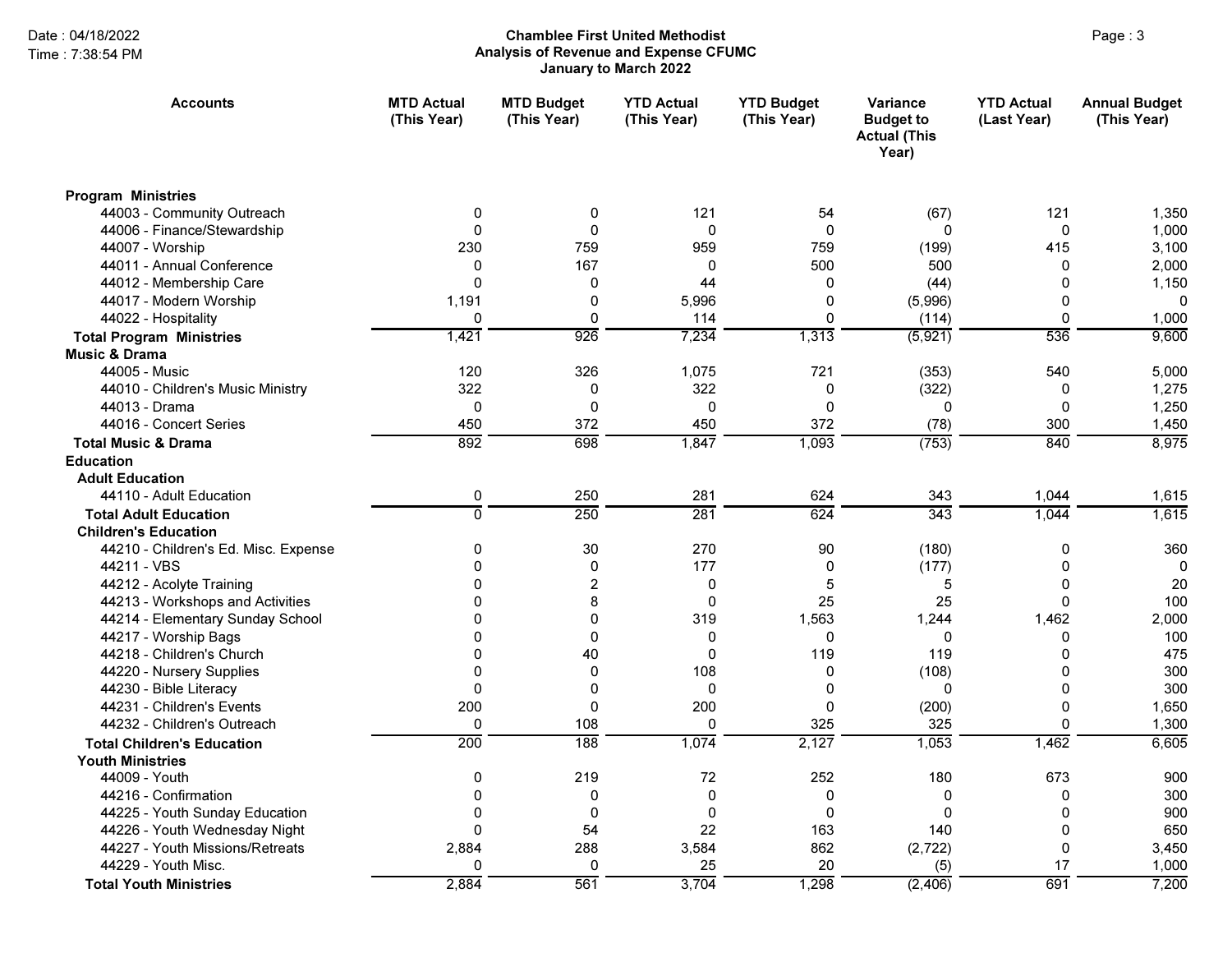# Page : 4 Chamblee First United MethodistAnalysis of Revenue and Expense CFUMC January to March 2022

| <b>Accounts</b>                                 | <b>MTD Actual</b><br>(This Year) | <b>MTD Budget</b><br>(This Year) | <b>YTD Actual</b><br>(This Year) | <b>YTD Budget</b><br>(This Year) | Variance<br><b>Budget to</b><br><b>Actual (This</b><br>Year) | <b>YTD Actual</b><br>(Last Year) | <b>Annual Budget</b><br>(This Year) |
|-------------------------------------------------|----------------------------------|----------------------------------|----------------------------------|----------------------------------|--------------------------------------------------------------|----------------------------------|-------------------------------------|
| <b>Parents Morning Out</b>                      |                                  |                                  |                                  |                                  |                                                              |                                  |                                     |
| 55000 - Teacher Appreciation                    | 0                                | 83                               | 424                              | 250                              | (174)                                                        | 0                                | 1,000                               |
| 56000 - Toys                                    | $\mathbf 0$                      | $\mathbf 0$                      | 0                                | 0                                | 0                                                            | 0                                | 500                                 |
| 57000 - Training                                | 0                                | $\mathbf 0$                      | $\mathbf{0}$                     | $\mathbf{0}$                     | $\mathbf 0$                                                  | $\mathbf 0$                      | 1,000                               |
| 58000 - Supplies                                | $\mathbf 0$                      | $\pmb{0}$                        | 30                               | 136                              | 105                                                          | 85                               | 2,000                               |
| 59000 - Equipment/Furniture                     | 0                                | 83                               | $\Omega$                         | 250                              | 250                                                          | $\mathbf{0}$                     | 1,000                               |
| 59020 - PMO Camp Expenses                       | 0                                | 175                              | $\mathbf 0$                      | 525                              | 525                                                          | 0                                | 2,100                               |
| <b>Total Parents Morning Out</b>                | $\overline{0}$                   | 342                              | 454                              | 1,161                            | 706                                                          | $\overline{85}$                  | 7,600                               |
| <b>Total Education</b>                          | 3,084                            | 1,340                            | 5,513                            | 5,209                            | (303)                                                        | 3,282                            | 23,020                              |
| <b>Total Program Ministries &amp; Education</b> | 5,850                            | 4,007                            | 18,440                           | 10,660                           | (7,780)                                                      | 5,092                            | 63,545                              |
| Compensation                                    |                                  |                                  |                                  |                                  |                                                              |                                  |                                     |
| <b>Clergy Salaries</b>                          |                                  |                                  |                                  |                                  |                                                              |                                  |                                     |
| <b>Pastor Lee</b>                               |                                  |                                  |                                  |                                  |                                                              |                                  |                                     |
| 45101 - Salary Pastor Lee                       | 6.026                            | 6,026                            | 18,076                           | 18,076                           | 0                                                            | 17.550                           | 72.306                              |
| 45211 - Pastor Lee Utilities/Parsonage          | 417                              | 417                              | 1,250                            | 1,250                            | 0                                                            | 1,250                            | 5,000                               |
| 45801 - Pastor Lee Reimb Expenses               | 100                              | 2,840                            | 100                              | 2,949                            | 2,849                                                        | 1,604                            | 4,000                               |
| <b>Total Pastor Lee</b>                         | 6,543                            | 9,283                            | 19,427                           | 22,275                           | 2,849                                                        | 20,404                           | 81,306                              |
| <b>Pastor Rushing</b>                           |                                  |                                  |                                  |                                  |                                                              |                                  |                                     |
| 45221 - Pastor Rushing Reimb Exps               | $\mathbf 0$                      | 46                               | 221                              | 135                              | (86)                                                         | 65                               | 3,000                               |
| 45301 - Salary Pastor Rushing                   | 4,828                            | 4,851                            | 14,461                           | 14,554                           | 93                                                           | 14,130                           | 58,216                              |
| 45401 - Housing Pastor Rushing                  | 1,750                            | 1,750                            | 5,333                            | 5,250                            | (83)                                                         | 5,000                            | 21,000                              |
| <b>Total Pastor Rushing</b>                     | 6,578                            | 6,647                            | 20,015                           | 19,939                           | (77)                                                         | 19,195                           | 82,216                              |
| <b>Total Clergy Salaries</b>                    | 13,121                           | 15,930                           | 39,442                           | 42,214                           | 2,772                                                        | 39,599                           | 163,522                             |
| <b>Staff Salaries</b>                           |                                  |                                  |                                  |                                  |                                                              |                                  |                                     |
| <b>Departmental Staff Salaries</b>              |                                  |                                  |                                  |                                  |                                                              |                                  |                                     |
| 45025 - Childrens Minister & Lead Staff         | 2,575                            | 2,575                            | 7,725                            | 7,725                            | 0                                                            | 3,200                            | 30,900                              |
| 45102 - Music Minister Salary                   | 3,393                            | 3,392                            | 10,129                           | 10,176                           | 47                                                           | 9,882                            | 40,706                              |
| 45104 - Modern Worship Leader                   | 1,717                            | 1,717                            | 5,125                            | 5,150                            | 25                                                           | 0                                | 20,600                              |
| 45142 - Parents Morning Out - Lead              | 438                              | 500                              | 1,460                            | 1,500                            | 40                                                           | 1,500                            | 6,000                               |
| 45143 - PMO Salaries                            | 1,864                            | 3,010                            | 5,714                            | 8,029                            | 2,316                                                        | 5,776                            | 24,000                              |
| 45152 - Nursery Salaries                        | 564                              | 1,111                            | 1,740                            | 3,332                            | 1,592                                                        | 0                                | 13,328                              |
| 45154 - Nursery Coordinator Stipend             | 66                               | 125                              | 197                              | 375                              | 178                                                          | $\Omega$                         | 1,500                               |
| 45202 - Organist Salary                         | 2,266                            | 2,267                            | 6,765                            | 6,801                            | 36                                                           | 6,600                            | 27,202                              |
| 45402 - Business Manager Salary                 | 3,433                            | 3,433                            | 10,250                           | 10,300                           | 50                                                           | 10,000                           | 41,200                              |
| 45403 - Communications                          | 2,575                            | 2,573                            | 7,750                            | 7,718                            | (32)                                                         | 7,500                            | 30,900                              |
| 45601 - Youth Minister                          | 2,575                            | 2,587                            | 7,688                            | 7,616                            | (72)                                                         | 7,359                            | 30,900                              |
| 45702 - Custodian Salary                        | 2,426                            | 1,717                            | 5,859                            | 5,150                            | (709)                                                        | 5,000                            | 20,600                              |
| 45802 - Hospitality & Membership Care           | 1,339                            | 1,339                            | 4,017                            | 4,017                            | 0                                                            | 3,900                            | 16,068                              |
| 45902 - Sound Technician Salary                 | 1,294                            | 1,293                            | 3,862                            | 3,878                            | 16                                                           | 3,768                            | 15,514                              |
| 45903 - Front Desk Assistant                    | 687                              | 687                              | 2,050                            | 2,060                            | 10                                                           | 2,000                            | 8,240                               |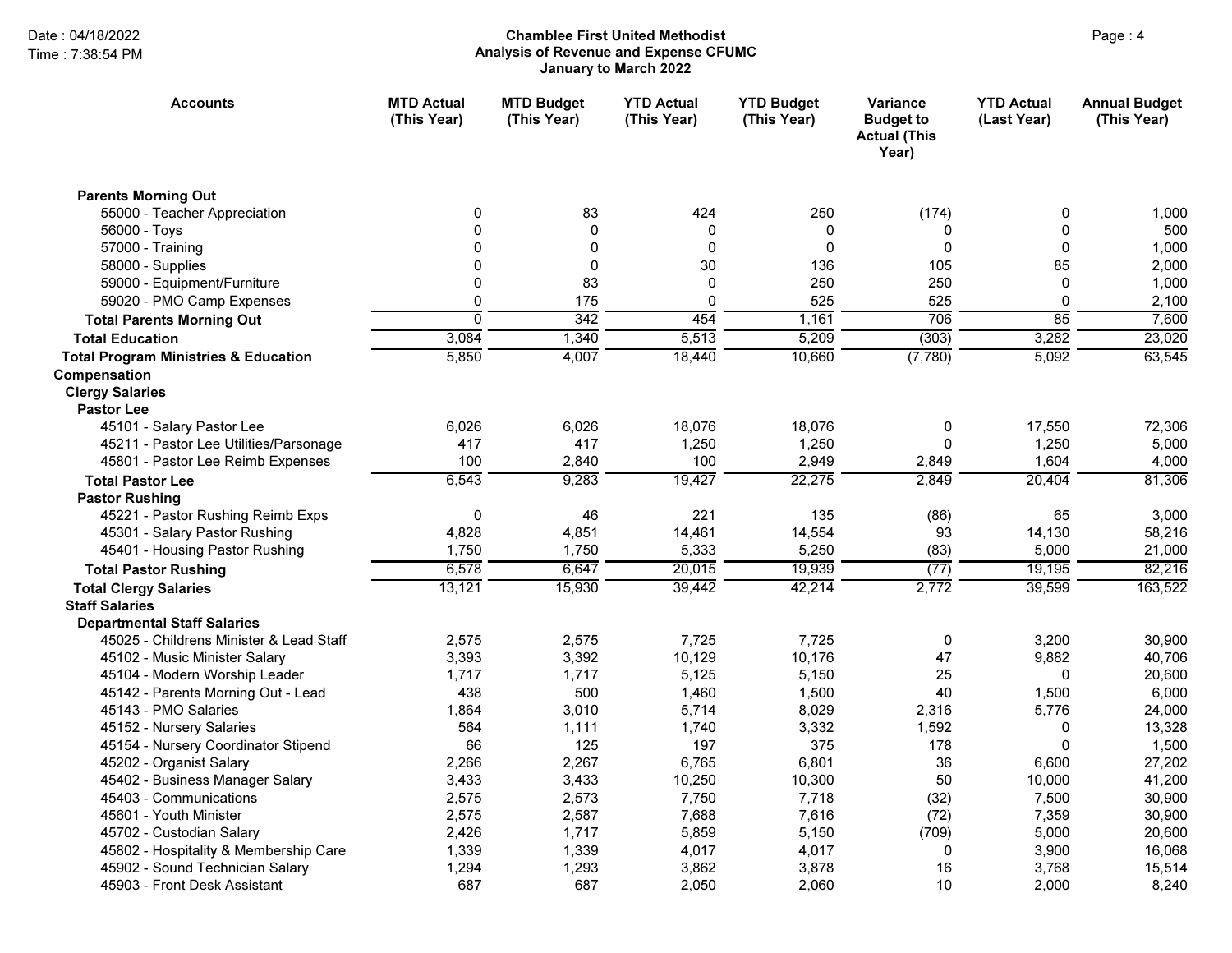## Page : 5 Chamblee First United MethodistAnalysis of Revenue and Expense CFUMC January to March 2022

| <b>Accounts</b>                          | <b>MTD Actual</b><br>(This Year) | <b>MTD Budget</b><br>(This Year) | <b>YTD Actual</b><br>(This Year) | <b>YTD Budget</b><br>(This Year) | Variance<br><b>Budget to</b><br><b>Actual (This</b><br>Year) | <b>YTD Actual</b><br>(Last Year) | <b>Annual Budget</b><br>(This Year) |
|------------------------------------------|----------------------------------|----------------------------------|----------------------------------|----------------------------------|--------------------------------------------------------------|----------------------------------|-------------------------------------|
| 45907 - Accounting Services              | 1,375                            | 1,500                            | 5,125                            | 4,500                            | (625)                                                        | 3,900                            | 18,000                              |
| <b>Total Departmental Staff Salaries</b> | 28,586                           | 29,825                           | 85,455                           | 88,327                           | 2,872                                                        | 70,385                           | 345,658                             |
| <b>Total Staff Salaries</b>              | 28,586                           | 29,825                           | 85,455                           | 88,327                           | 2,872                                                        | 70,385                           | 345,658                             |
| <b>Employee Benefits</b>                 |                                  |                                  |                                  |                                  |                                                              |                                  |                                     |
| 42002 - Ministers' Pension Plan          | 432                              | 426                              | 1,297                            | 1,279                            | (18)                                                         | 853                              | 5,116                               |
| 42003 - Comprehensive Protection Plan    | 432                              | 426                              | 1,297                            | 1,279                            | (18)                                                         | 853                              | 5,116                               |
| 45004 - Healthflex Insurance Premiums    | 1,940                            | 2,136                            | 5,818                            | 6,408                            | 589                                                          | 2,512                            | 25,631                              |
| 45005 - Employer Pension Contributions   | 957                              | 958                              | 2,870                            | 2,872                            | 3                                                            | 1,915                            | 11,490                              |
| 45006 - Workmans' Comp. Insurance Prer   | 0                                | (252)                            | 614                              | 610                              | (4)                                                          | 530                              | 4,410                               |
| 45007 - Staff Continuing Education       | $\mathbf 0$                      | 42                               | $\Omega$                         | 125                              | 125                                                          | $\mathbf 0$                      | 500                                 |
| 45103 - Church Social Security Taxes     | 1,551                            | 2,503                            | 4,857                            | 5,834                            | 977                                                          | 5,238                            | 21,431                              |
| 45203 - Church Medicare Taxes            | 363                              | 589                              | 1,136                            | 1,367                            | 231                                                          | 1,229                            | 5,012                               |
| <b>Total Employee Benefits</b>           | 5,675                            | 6,828                            | 17,890                           | 19,774                           | 1,885                                                        | 13,129                           | 78,705                              |
| <b>Total Compensation</b>                | 47,382                           | 52,582                           | 142,787                          | 150,315                          | 7,528                                                        | 123,113                          | 587,884                             |
| <b>Local Church Operations</b>           |                                  |                                  |                                  |                                  |                                                              |                                  |                                     |
| <b>Wednesday Suppers</b>                 |                                  |                                  |                                  |                                  |                                                              |                                  |                                     |
| 46050 - Wednesday Suppers (expense ac    | 122                              | 158                              | 277                              | 475                              | 198                                                          | 0                                | 1,900                               |
| <b>Total Wednesday Suppers</b>           | $\overline{122}$                 | 158                              | $\overline{277}$                 | 475                              | 198                                                          | $\overline{0}$                   | 1,900                               |
| <b>General Operations</b>                |                                  |                                  |                                  |                                  |                                                              |                                  |                                     |
| 46001 - Office Supplies                  | 123                              | $\mathbf 0$                      | 147                              | 0                                | (147)                                                        | 0                                | 1,000                               |
| 46002 - Postage                          | 100                              | 60                               | 200                              | 300                              | 100                                                          | 250                              | 1,200                               |
| 46003 - Building Supplies                | 492                              | $\mathbf{0}$                     | 2,339                            | 529                              | (1, 810)                                                     | 352                              | 4,464                               |
| 46009 - Building/Equipment Maintenance   | 1,480                            | $\Omega$                         | 2,709                            | 1,980                            | (730)                                                        | 2,757                            | 9,309                               |
| 46010 - A/C and Heating                  | 0                                | $\Omega$                         | 0                                | 0                                | $\Omega$                                                     | 6,713                            | 4,976                               |
| 46101 - Copier lease                     | 417                              | 362                              | 1,688                            | 1,145                            | (543)                                                        | 1,041                            | 5,000                               |
| 46203 - Copier & Postage Machine Supplio | 0                                | $\Omega$                         | 106                              | 0                                | (106)                                                        | 0                                | 750                                 |
| 46402 - Computer/IT Expense              | 825                              | 710                              | 2,475                            | 2.151                            | (324)                                                        | 2,425                            | 10,000                              |
| 46403 - Communications                   | 342                              | 3,907                            | 784                              | 6,948                            | 6,164                                                        | 1,600                            | 19,000                              |
| <b>Total General Operations</b>          | 3,779                            | 5,039                            | 10,447                           | 13,051                           | 2,604                                                        | 15,139                           | 55,699                              |
| <b>Staff-Parish Relations</b>            |                                  |                                  |                                  |                                  |                                                              |                                  |                                     |
| 45008 - SPR                              | $\mathbf 0$                      | 42                               | $\mathbf 0$                      | 125                              | 125                                                          | 0                                | 500                                 |
| 45009 - Staff Appreciation               | 206                              | $\pmb{0}$                        | 247                              | 0                                | (247)                                                        | 0                                | 1,000                               |
| <b>Total Staff-Parish Relations</b>      | 206                              | $\overline{42}$                  | $\overline{247}$                 | $\overline{125}$                 | (122)                                                        | $\overline{\mathfrak{o}}$        | 1,500                               |
| <b>Utilities</b>                         |                                  |                                  |                                  |                                  |                                                              |                                  |                                     |
| 46104 - Georgia Power Company            | 4,129                            | 5,611                            | 12,619                           | 16,832                           | 4,213                                                        | 17,500                           | 55,000                              |
| 46204 - Infinite Energy - Gas Bill       | 1,031                            | 461                              | 4,012                            | 1,512                            | (2,501)                                                      | 1,735                            | 5,000                               |
| 46304 - Sewer and Water                  | 628                              | 142                              | 1,152                            | 637                              | (516)                                                        | 749                              | 2,750                               |
| 46404 - Sanitation Assessment            | 321                              | 292                              | 963                              | 875                              | (88)                                                         | 584                              | 3,500                               |
| 46405 - Taxes - Stormwater               | $\mathbf 0$                      | $\Omega$                         | 0                                | $\mathbf 0$                      | $\mathbf 0$                                                  | $\mathbf 0$                      | 3,000                               |
| <b>Total Utilities</b>                   | 6,108                            | 6,505                            | 18,747                           | 19,855                           | 1,108                                                        | 20,568                           | 69,250                              |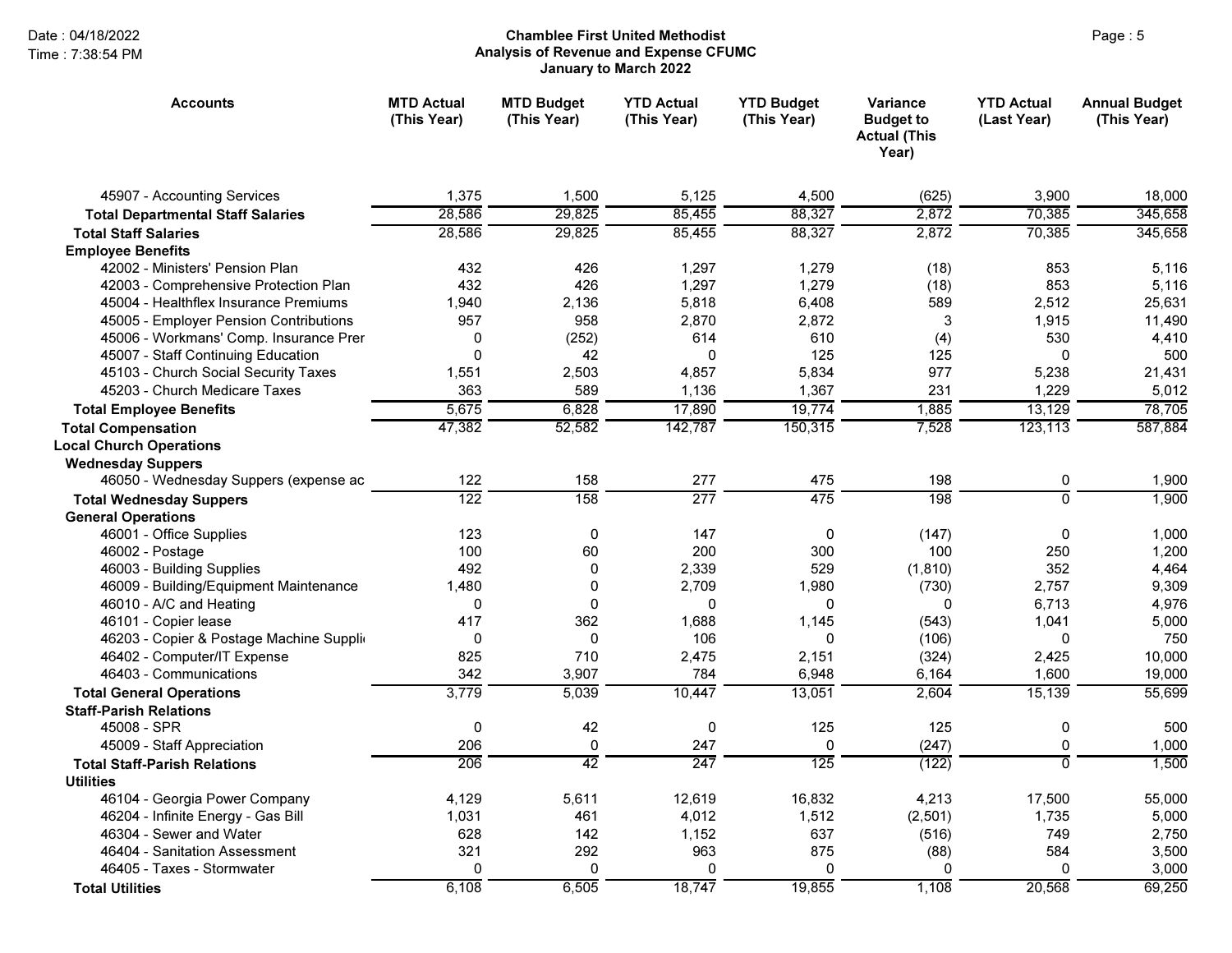# Page : 6 Chamblee First United MethodistAnalysis of Revenue and Expense CFUMC January to March 2022

| <b>Accounts</b>                                | <b>MTD Actual</b><br>(This Year) | <b>MTD Budget</b><br>(This Year) | <b>YTD Actual</b><br>(This Year) | <b>YTD Budget</b><br>(This Year) | <b>Variance</b><br><b>Budget to</b><br><b>Actual (This</b><br>Year) | <b>YTD Actual</b><br>(Last Year) | <b>Annual Budget</b><br>(This Year) |
|------------------------------------------------|----------------------------------|----------------------------------|----------------------------------|----------------------------------|---------------------------------------------------------------------|----------------------------------|-------------------------------------|
| <b>Telephones and Website</b>                  |                                  |                                  |                                  |                                  |                                                                     |                                  |                                     |
| 46005 - Website                                | 20                               | 18                               | 60                               | 53                               | (7)                                                                 | 60                               | 250                                 |
| 46205 - AT&T Phones                            | 1,201                            | 1,299                            | 2,905                            | 2,728                            | (177)                                                               | 2,740                            | 11,000                              |
| <b>Total Telephones and Website</b>            | 1,221                            | 1,317                            | 2,965                            | 2,781                            | (184)                                                               | 2,800                            | 11,250                              |
| <b>Other Operating Expenses</b>                |                                  |                                  |                                  |                                  |                                                                     |                                  |                                     |
| 44233 - Background Checks and Training         | 0                                | 65                               | 40                               | 83                               | 43                                                                  | 46                               | 100                                 |
| 46006 - Audit Expense                          | $\Omega$                         | $\Omega$                         | $\Omega$                         | $\Omega$                         | 0                                                                   | $\Omega$                         | 12,500                              |
| 46007 - Misc Operating Expenses                | 0                                | 50                               | 233                              | 148                              | (85)                                                                | 247                              | 1,000                               |
| 46008 - Automated Church System                | $\mathbf{0}$                     | 1,049                            | 992                              | 2,080                            | 1,088                                                               | 1,892                            | 5,750                               |
| 46011 - Payroll Processing Fees                | 366                              | 338                              | 1,560                            | 800                              | (759)                                                               | 979                              | 4,000                               |
| 46017 - Bank & Credit Card Fees                | 358                              | 514                              | 1,407                            | 1,664                            | 257                                                                 | 1,842                            | 6,000                               |
| 46019 - Volunteer Appreciation                 | $\mathbf{0}$                     | 83                               | 0                                | 250                              | 250                                                                 | $\Omega$                         | 1,000                               |
| 46022 - COVID-19 Expenses                      | 0                                | 22                               | 0                                | 79                               | 79                                                                  | 376                              | 1,500                               |
| <b>Total Other Operating Expenses</b>          | 724                              | 2,122                            | 4,231                            | 5,103                            | 872                                                                 | 5,382                            | 31,850                              |
| <b>Total Local Church Operations</b>           | 12,161                           | 15,182                           | 36,913                           | 41,389                           | 4,476                                                               | 43,888                           | 171,449                             |
| <b>Capital Expenses</b>                        |                                  |                                  |                                  |                                  |                                                                     |                                  |                                     |
| <b>Insurance</b>                               |                                  |                                  |                                  |                                  |                                                                     |                                  |                                     |
| 47001 - Property Insurance                     | 2,644                            | 4,741                            | 13,466                           | 10,717                           | (2,749)                                                             | 11,737                           | 29,192                              |
| 47007 - D&O Insurance                          | 0                                | 180                              | $\Omega$                         | 540                              | 540                                                                 | $\Omega$                         | 2,161                               |
| 47301 - Cyber Insurance                        | $\mathbf 0$                      | 1,393                            | 1,394                            | 1,393                            | (1)                                                                 | 1,612                            | 1,393                               |
| <b>Total Insurance</b>                         | 2,644                            | 6,314                            | 14,860                           | 12,650                           | (2, 210)                                                            | 13,349                           | 32,746                              |
| <b>Property Maintenance</b>                    |                                  |                                  |                                  |                                  |                                                                     |                                  |                                     |
| 47003 - Elevator Maintenance Contract          | 0                                | $\mathbf{0}$                     | 1,030                            | 1,150                            | 120                                                                 | 998                              | 4,600                               |
| 47004 - Grounds Maintenance                    | 225                              | 429                              | 225                              | 429                              | 204                                                                 | 258                              | 5,000                               |
| 47102 - Property Improvement-Trustees          | 1,150                            | 0                                | 3,120                            | 0                                | (3, 120)                                                            | 0                                | 10,000                              |
| 47104 - Lawncare Contract                      | 1,863                            | 1.742                            | 5,439                            | 5.225                            | (214)                                                               | 3,426                            | 20,900                              |
| 47105 - Security Monitoring Johnson Cont       | 1,200                            | 598                              | 1,200                            | 598                              | (602)                                                               | 1,116                            | 4,000                               |
| 47107 - Janitorial Service                     | 3,633                            | 3,333                            | 9,631                            | 10,000                           | 369                                                                 | 6,723                            | 40,000                              |
| 47204 - Sound System                           | $\Omega$                         | $\Omega$                         | $\Omega$                         | $\Omega$                         | 0                                                                   | U                                | 1,600                               |
| <b>Total Property Maintenance</b>              | 8,071                            | 6,102                            | 20,645                           | 17,402                           | (3,243)                                                             | 12,521                           | 86,100                              |
| <b>Parsonage Maintenance</b>                   |                                  |                                  |                                  |                                  |                                                                     |                                  |                                     |
| 47005 - Parsonage Maintenance                  | 0                                | $\pmb{0}$                        | 890                              | 2,329                            | 1,439                                                               | 755                              | 5,000                               |
| <b>Total Parsonage Maintenance</b>             | ō                                | $\overline{0}$                   | 890                              | 2,329                            | 1,439                                                               | $\overline{755}$                 | 5,000                               |
| <b>Total Capital Expenses</b>                  | 10,715                           | 12,416                           | 36,395                           | 32,380                           | (4,014)                                                             | 26,625                           | 123,846                             |
| <b>Furniture &amp; Equipment Expense</b>       |                                  |                                  |                                  |                                  |                                                                     |                                  |                                     |
| 48002 - Office Equipment                       | 0                                | 0                                | 0                                | 2,000                            | 2,000                                                               | 191                              | 2,000                               |
| <b>Total Furniture &amp; Equipment Expense</b> | $\overline{0}$                   | $\Omega$                         | $\overline{0}$                   | 2,000                            | 2,000                                                               | 191                              | 2,000                               |
| <b>Total Expenses</b>                          | 82,559                           | 90,639                           | 255,091                          | 256,428                          | 1,337                                                               | 216,973                          | 1,033,097                           |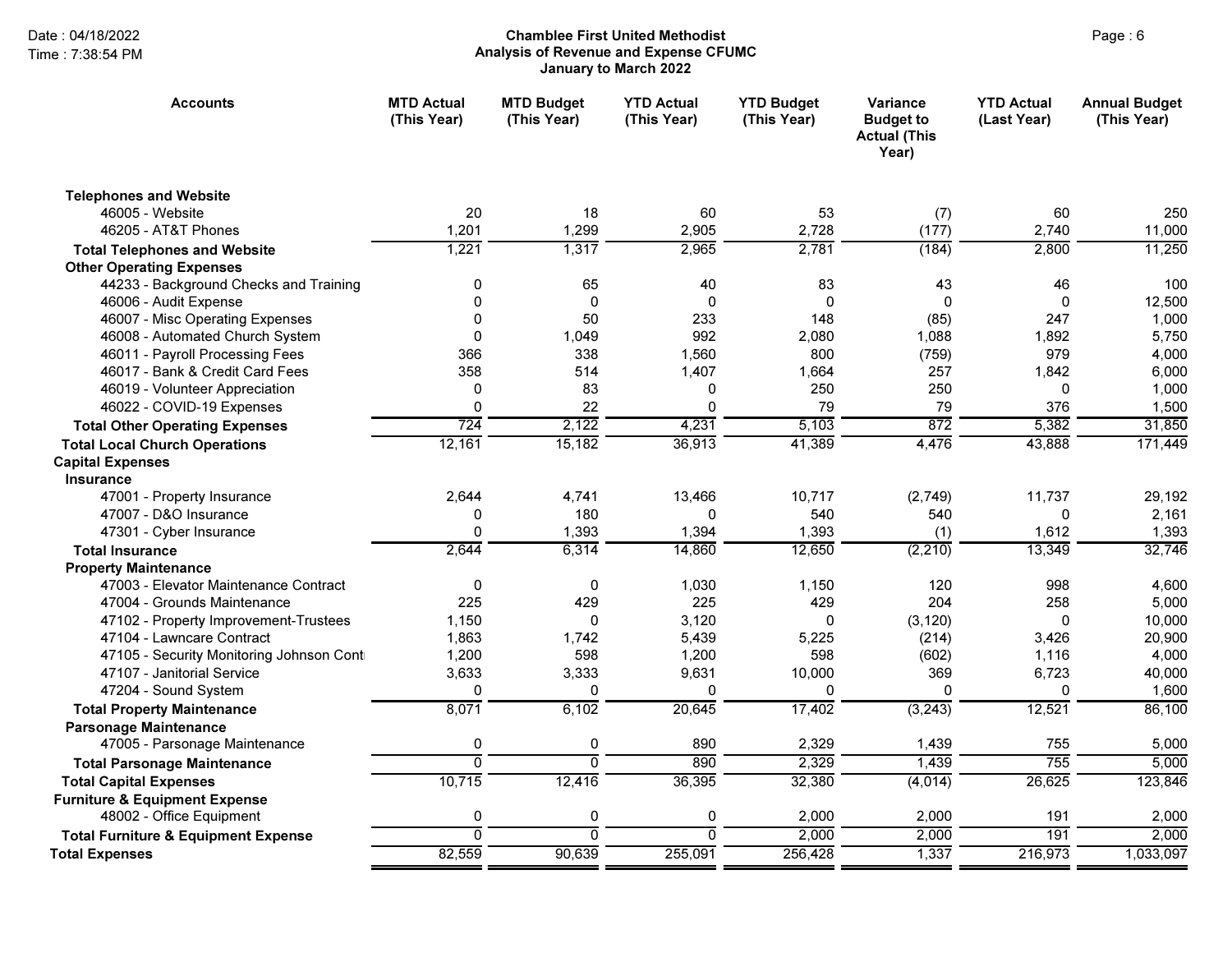## Page : 7 Chamblee First United MethodistAnalysis of Revenue and Expense CFUMC January to March 2022

| Accounts |                  | <b>MTD Actual</b><br>(This Year) | <b>MTD Budget</b><br>(This Year) | <b>YTD Actual</b><br>(This Year) | <b>YTD Budget</b><br>(This Year) | Variance<br><b>Budget to</b><br><b>Actual (This</b><br>Year) | <b>YTD Actual</b><br>(Last Year) | <b>Annual Budget</b><br>(This Year) |
|----------|------------------|----------------------------------|----------------------------------|----------------------------------|----------------------------------|--------------------------------------------------------------|----------------------------------|-------------------------------------|
|          | <b>Net Total</b> | (25, 544)                        | (34, 898)                        | (92, 359)                        | (87, 884)                        | (4, 475)                                                     | (45,990)                         | (271, 287)                          |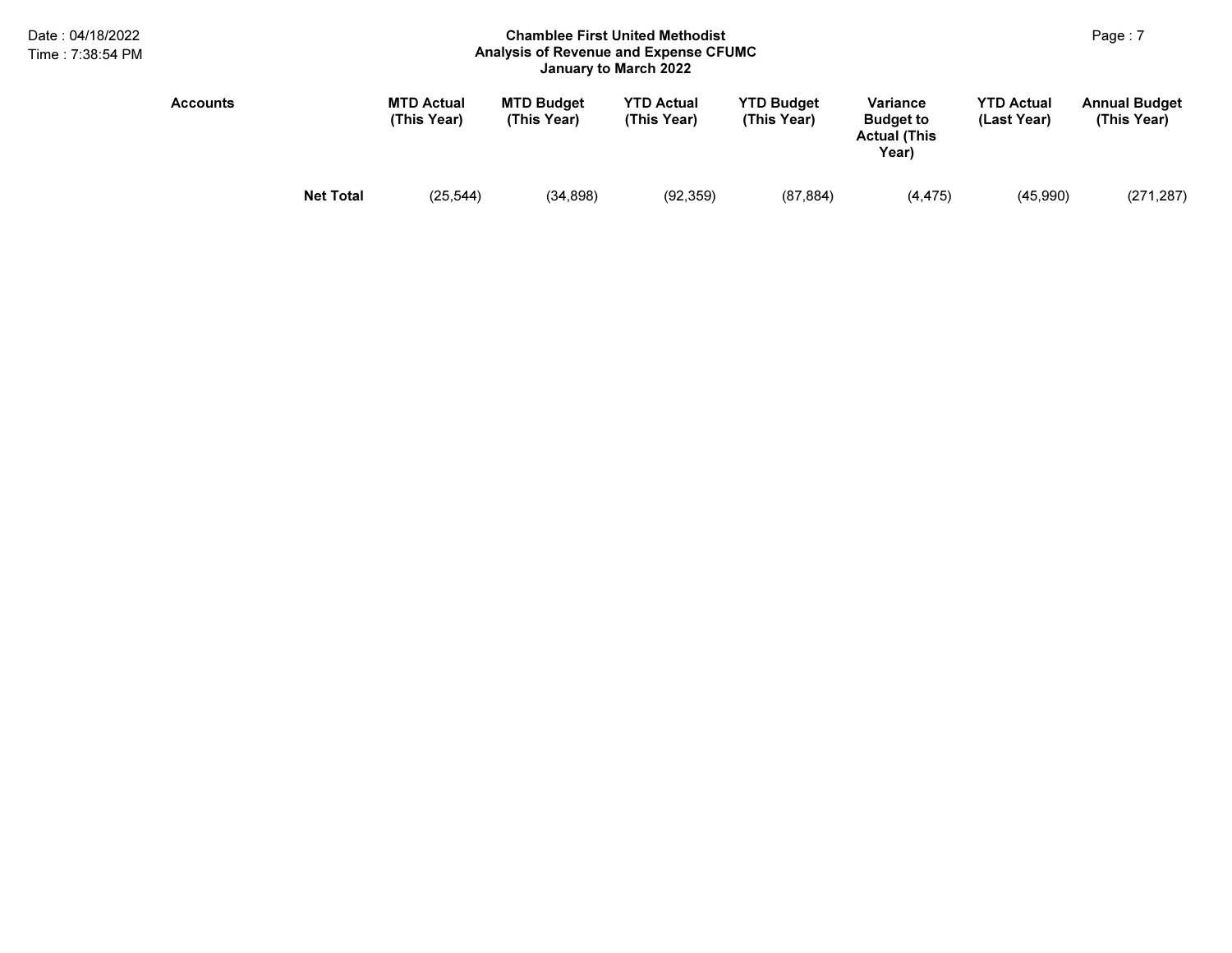### Date : 04/18/2022 **Chamblee First United Methodist** Page : 1 Summary of Designated Accounts - CFUMC January to March 2022

| <b>Accounts</b>                                                      | <b>Beginning</b><br><b>Balance</b> | <b>Restricted</b><br><b>Revenue</b> | <b>Restricted</b><br><b>Expenses</b> | <b>Ending</b><br><b>Balance</b> |
|----------------------------------------------------------------------|------------------------------------|-------------------------------------|--------------------------------------|---------------------------------|
| <b>Designated Funds</b>                                              |                                    |                                     |                                      |                                 |
| <b>Church Designated Funds</b>                                       |                                    |                                     |                                      |                                 |
| 71002 - Prepaid Pledges                                              | 16,281                             | 0                                   | 8,247                                | 8,034                           |
| 71004 - Backpack Buddies                                             | 4,332                              | 150                                 | 1,913                                | 2,569                           |
| 71006 - Reserve Funds                                                | 24,261                             | 100                                 | 0                                    | 24,361                          |
| 71008 - Food Ministry                                                | 14,440                             | 500                                 | 3,170                                | 11,770                          |
| 71010 - Flower dedications/Worship<br>71018 - Womens' Ministries     | 1,552<br>100                       | 161<br>0                            | 0<br>0                               | 1,713<br>100                    |
| 71102 - Awaiting Donor Designation                                   | 127,064                            | 30,000                              | 12,082                               | 144,982                         |
| 73022 - Doris Johnston Grant/VBS, etc.                               | 5,794                              | 6,795                               | 177                                  | 12,412                          |
| 73050 - Pastor's Discretionary                                       | 6,788                              | 8,000                               | 3,031                                | 11,756                          |
| 73065 - UMCOR                                                        | 0                                  | 1,290                               | 0                                    | 1,290                           |
| 73075 - Activities Marketing                                         | 4,882                              | 0                                   | 0                                    | 4,882                           |
| 74010 - Kids on a Mission / Kids Night Out                           | 15                                 | 0                                   | 0                                    | 15                              |
| 78000 - Balance in Clearing Account                                  | 100                                | 0                                   | 0                                    | 100                             |
| <b>Total Church Designated Funds</b>                                 | 205,609                            | 46,996                              | 28,621                               | 223,984                         |
| <b>Invested Funds</b>                                                |                                    |                                     |                                      |                                 |
| 71005 - Cemetery Invested Funds Vanguard                             | 170,023                            | 0                                   | 0                                    | 170,023                         |
| 71009 - Foundation Invested Funds Vanguard                           | 70,818                             | 0                                   | 15,082                               | 55,736                          |
| 71023 - Lantz Trust Funds at Ameris                                  | 106,763                            | 0                                   | 0                                    | 106,763                         |
| 71024 - Columbarium Funds                                            | 55,034                             | 2,800                               | 0                                    | 57,834                          |
| <b>Total Invested Funds</b>                                          | 402,638                            | 2,800                               | 15,082                               | 390,356                         |
| Lantz Trust & Dennisson Fund                                         |                                    |                                     |                                      |                                 |
| 71000 - Modern Worship Sevice                                        | 1,144                              | 4,820                               | 4,820                                | 1,144                           |
| <b>Total Lantz Trust &amp; Dennisson Fund</b>                        | 1,144                              | 4,820                               | 4,820                                | 1,144                           |
| <b>Group Designated Funds</b>                                        |                                    |                                     |                                      |                                 |
| 71015 - Staff Love Gifts                                             | (22)                               | 200                                 | 516                                  | (338)                           |
| 71027 - Mission Trip 2020 El Sal                                     | 6,156<br>400                       | 0<br>0                              | 0<br>0                               | 6,156<br>400                    |
| 71037 - Mission Trip (USA)<br>72006 - Music Ministry / Chancel Choir | 4,168                              | 3,750                               | 0                                    | 7,918                           |
| 72008 - Youth Activities                                             | 20,420                             | 1,580                               | 0                                    | 22,000                          |
| 72009 - Recreation                                                   | 1,500                              | 0                                   | 0                                    | 1,500                           |
| 72015 - Basketball                                                   | 0                                  | 1,590                               | 1,590                                | 0                               |
| 72016 - Concessions - Basketball                                     | 600                                | 0                                   | 0                                    | 600                             |
| 72020 - Womens Retreat                                               | 1,482                              | 0                                   | 0                                    | 1,482                           |
| 72021 - United Methodist Men                                         | 1,767                              | 0                                   | 0                                    | 1,767                           |
| 72022 - General Missions                                             | 3,856                              | 400                                 | 0                                    | 4,256                           |
| 72108 - Youth Trips                                                  | 895                                | 1,550                               | 0                                    | 2,445                           |
| 73009 - Childrens Ministry                                           | 4,752                              | 5,000                               | 300                                  | 9,452                           |
| 73109 - Childrens Retreats                                           | 0                                  | 200                                 | 0<br>0                               | 200                             |
| 74001 - Community Outreach                                           | 2,409<br>48,383                    | 0<br>14,270                         | 2,406                                | 2,409<br>60,247                 |
| <b>Total Group Designated Funds</b>                                  |                                    |                                     |                                      |                                 |
| <b>Project Designated Funds</b><br>73012 - Facilities Designated     | 7,572                              | 0                                   | 3,192                                | 4,380                           |
| 73028 - Parsonage Maintenance                                        | 0                                  | 0                                   | 296                                  | (296)                           |
| 73030 - Gym & Disc Golf Renovation                                   | 15,000                             | 50                                  | 0                                    | 15,050                          |
| 73049 - Wednesday Suppers                                            | 1,851                              | 190                                 | 0                                    | 2,041                           |
| 73057 - Website                                                      | 100                                | 0                                   | 0                                    | 100                             |
| 73095 - Renter deposits and prepaids                                 | 0                                  | 5                                   | 0                                    | 5                               |
| 76000 - Trustee Projects                                             | 5,773                              | 1,000                               | 1,000                                | 5,773                           |
| 77010 - Cemetery Operating (Suntrust)                                | 7,799                              | 325                                 | 3,375                                | 4,749                           |
| 77020 - Foundation Operating (Suntrust)                              | 2,784                              | 18,982                              | 1,879                                | 19,886                          |
| 77030 - Columbarium Operating (SunTrust)                             | 21,878                             | 0                                   | 0                                    | 21,878                          |
| <b>Total Project Designated Funds</b>                                | 62,756                             | 20,552                              | 9,741                                | 73,567                          |
| <b>Sunday School Class Funds</b>                                     |                                    |                                     |                                      |                                 |
| 72001 - Faith Class                                                  | 7,283                              | 4,878                               | 2,734                                | 9,427                           |
| 72002 - Fellowship Class                                             | 384                                | 295                                 | 122                                  | 557                             |
| 72004 - Journeys Sunday School Class                                 | 467                                | 100                                 | 200                                  | 367                             |
| 72005 - Glow Class                                                   | 2,185                              | 160                                 | 375                                  | 1,970                           |
| 72011 - Bridge Class                                                 | 795                                | 0                                   | 0                                    | 795                             |
| <b>Total Sunday School Class Funds</b>                               | 11,115                             | 5,433                               | 3,431                                | 13,116                          |
| <b>Total Designated Funds</b>                                        | 731,644                            | 94,872                              | 64,101                               | 762,415                         |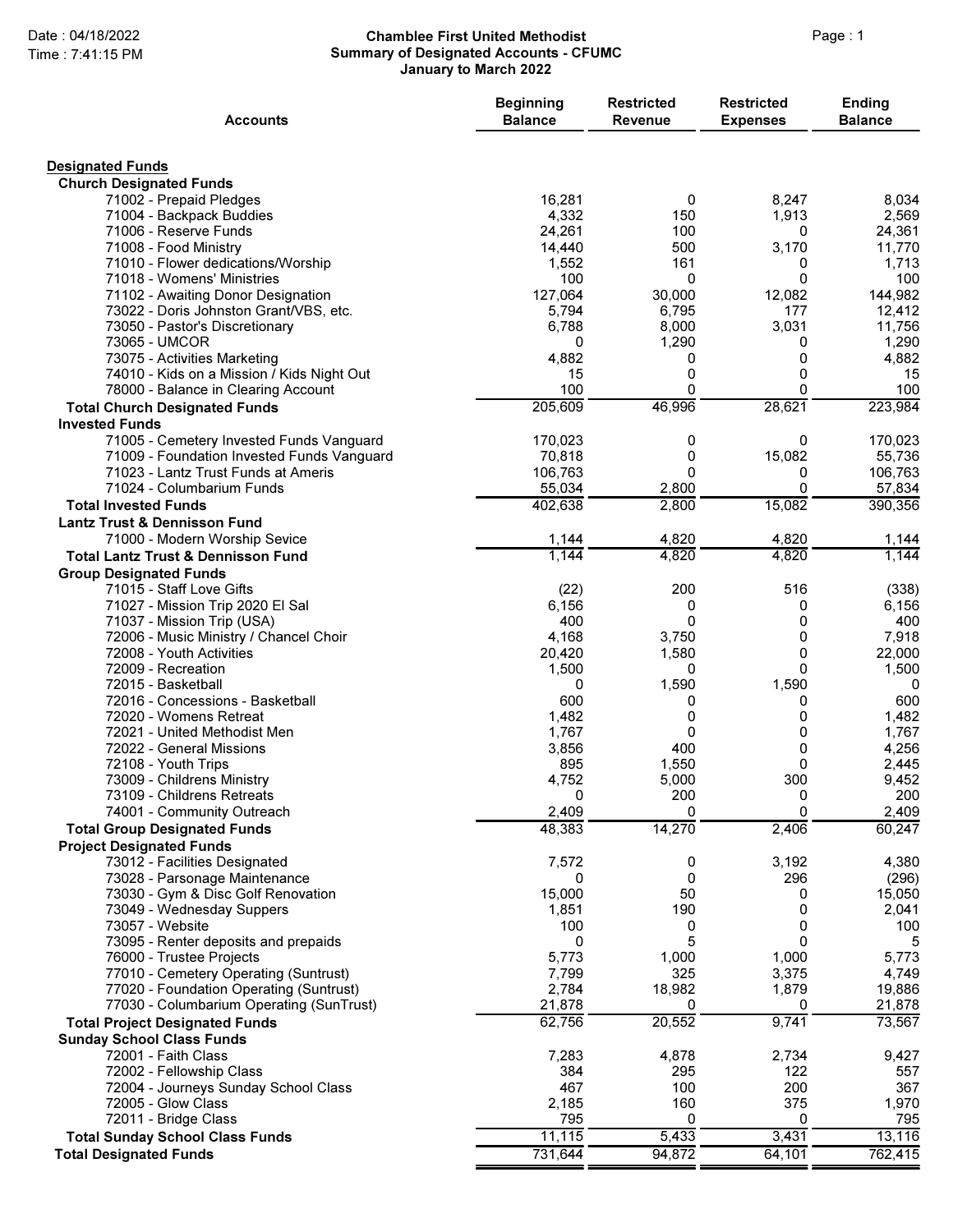#### Date : 04/18/2022 **Chamblee First United Methodist** Page : 1 Summary of Designated Accounts - CFUMC March 2022

| <b>Accounts</b>                                                                        | <b>Beginning</b><br><b>Balance</b> | <b>Restricted</b><br><b>Revenue</b> | <b>Restricted</b><br><b>Expenses</b> | Ending<br><b>Balance</b> |
|----------------------------------------------------------------------------------------|------------------------------------|-------------------------------------|--------------------------------------|--------------------------|
| <b>Designated Funds</b>                                                                |                                    |                                     |                                      |                          |
| <b>Church Designated Funds</b>                                                         |                                    |                                     |                                      |                          |
| 71002 - Prepaid Pledges                                                                | 9,731                              | 0                                   | 1,697                                | 8,034                    |
| 71004 - Backpack Buddies                                                               | 2,774                              | 25                                  | 229                                  | 2,569                    |
| 71006 - Reserve Funds                                                                  | 24,361                             | 0                                   | 0                                    | 24,361                   |
| 71008 - Food Ministry<br>71010 - Flower dedications/Worship                            | 11,620                             | 150<br>161                          | 0<br>0                               | 11,770                   |
| 71018 - Womens' Ministries                                                             | 1,552<br>100                       | 0                                   | 0                                    | 1,713<br>100             |
| 71102 - Awaiting Donor Designation                                                     | 155,801                            | 0                                   | 10,820                               | 144,982                  |
| 73022 - Doris Johnston Grant/VBS, etc.                                                 | 12.412                             | 0                                   | 0                                    | 12,412                   |
| 73050 - Pastor's Discretionary                                                         | 5,104                              | 8,000                               | 1,347                                | 11,756                   |
| 73065 - UMCOR                                                                          | 200                                | 1,090                               | 0                                    | 1,290                    |
| 73075 - Activities Marketing                                                           | 4,882                              | 0                                   | 0                                    | 4,882                    |
| 74010 - Kids on a Mission / Kids Night Out                                             | 15                                 | 0                                   | 0                                    | 15                       |
| 78000 - Balance in Clearing Account                                                    | 100                                | 0                                   | 0                                    | 100                      |
| <b>Total Church Designated Funds</b>                                                   | 228,651                            | 9,426                               | 14,093                               | 223,984                  |
| <b>Invested Funds</b>                                                                  |                                    |                                     |                                      |                          |
| 71005 - Cemetery Invested Funds Vanguard<br>71009 - Foundation Invested Funds Vanguard | 170,023<br>55,736                  | 0<br>0                              | 0<br>0                               | 170,023<br>55,736        |
| 71023 - Lantz Trust Funds at Ameris                                                    | 106,763                            | 0                                   | 0                                    | 106,763                  |
| 71024 - Columbarium Funds                                                              | 55,034                             | 2,800                               | 0                                    | 57,834                   |
| <b>Total Invested Funds</b>                                                            | 387,556                            | 2,800                               | $\Omega$                             | 390,356                  |
| <b>Lantz Trust &amp; Dennisson Fund</b>                                                |                                    |                                     |                                      |                          |
| 71000 - Modern Worship Sevice                                                          | 1,144                              | 15                                  | 15                                   | 1,144                    |
| <b>Total Lantz Trust &amp; Dennisson Fund</b>                                          | 1,144                              | $\overline{15}$                     | $\overline{15}$                      | 1,144                    |
| <b>Group Designated Funds</b>                                                          |                                    |                                     |                                      |                          |
| 71015 - Staff Love Gifts                                                               | (338)                              | 0                                   | 0                                    | (338)                    |
| 71027 - Mission Trip 2020 El Sal                                                       | 6,156                              | 0                                   | 0                                    | 6,156                    |
| 71037 - Mission Trip (USA)                                                             | 400                                | 0                                   | 0                                    | 400                      |
| 72006 - Music Ministry / Chancel Choir                                                 | 5,592                              | 2,325                               | 0                                    | 7,918                    |
| 72008 - Youth Activities                                                               | 21,600                             | 400                                 | 0                                    | 22,000                   |
| 72009 - Recreation                                                                     | 1,500<br>600                       | 0                                   | 0                                    | 1,500                    |
| 72016 - Concessions - Basketball<br>72020 - Womens Retreat                             | 1,482                              | 0<br>0                              | 0<br>0                               | 600<br>1,482             |
| 72021 - United Methodist Men                                                           | 1,767                              | 0                                   | 0                                    | 1,767                    |
| 72022 - General Missions                                                               | 4,056                              | 200                                 | 0                                    | 4,256                    |
| 72108 - Youth Trips                                                                    | 895                                | 1,550                               | 0                                    | 2,445                    |
| 73009 - Childrens Ministry                                                             | 9,752                              | 0                                   | 300                                  | 9,452                    |
| 73109 - Childrens Retreats                                                             | <sup>n</sup>                       | 200                                 | 0                                    | 200                      |
| 74001 - Community Outreach                                                             | 2,409                              | 0                                   | 0                                    | 2,409                    |
| <b>Total Group Designated Funds</b>                                                    | 55,872                             | 4,675                               | 300                                  | 60,247                   |
| <b>Project Designated Funds</b>                                                        |                                    |                                     |                                      |                          |
| 73012 - Facilities Designated                                                          | 5,444                              | 0                                   | 1,064                                | 4,380                    |
| 73028 - Parsonage Maintenance                                                          | (296)                              | 0                                   | 0                                    | (296)                    |
| 73030 - Gym & Disc Golf Renovation                                                     | 15,050                             | 0                                   | 0                                    | 15,050                   |
| 73049 - Wednesday Suppers<br>73057 - Website                                           | 1,871<br>100                       | 170<br>0                            | 0<br>0                               | 2,041<br>100             |
| 73095 - Renter deposits and prepaids                                                   | 0                                  | 5                                   | 0                                    | 5                        |
| 76000 - Trustee Projects                                                               | 5,773                              | 1,000                               | 1,000                                | 5,773                    |
| 77010 - Cemetery Operating (Suntrust)                                                  | 5,824                              | 50                                  | 1,125                                | 4,749                    |
| 77020 - Foundation Operating (Suntrust)                                                | 16,511                             | 3,375                               | 0                                    | 19,886                   |
| 77030 - Columbarium Operating (SunTrust)                                               | 21,878                             | 0                                   | 0                                    | 21,878                   |
| <b>Total Project Designated Funds</b>                                                  | 72,156                             | 4,600                               | 3,189                                | 73,567                   |
| <b>Sunday School Class Funds</b>                                                       |                                    |                                     |                                      |                          |
| 72001 - Faith Class                                                                    | 9,181                              | 1,056                               | 810                                  | 9,427                    |
| 72002 - Fellowship Class                                                               | 407                                | 150                                 | 0                                    | 557                      |
| 72004 - Journeys Sunday School Class                                                   | 267                                | 100                                 | 0                                    | 367                      |
| 72005 - Glow Class                                                                     | 2,285                              | 60                                  | 375                                  | 1,970                    |
| 72011 - Bridge Class                                                                   | 795                                | 0                                   | 0                                    | 795                      |
| <b>Total Sunday School Class Funds</b>                                                 | 12,935                             | 1,366                               | 1,185                                | 13,116                   |
| <b>Total Designated Funds</b>                                                          | 758,315                            | 22,882                              | 18,782                               | 762,415                  |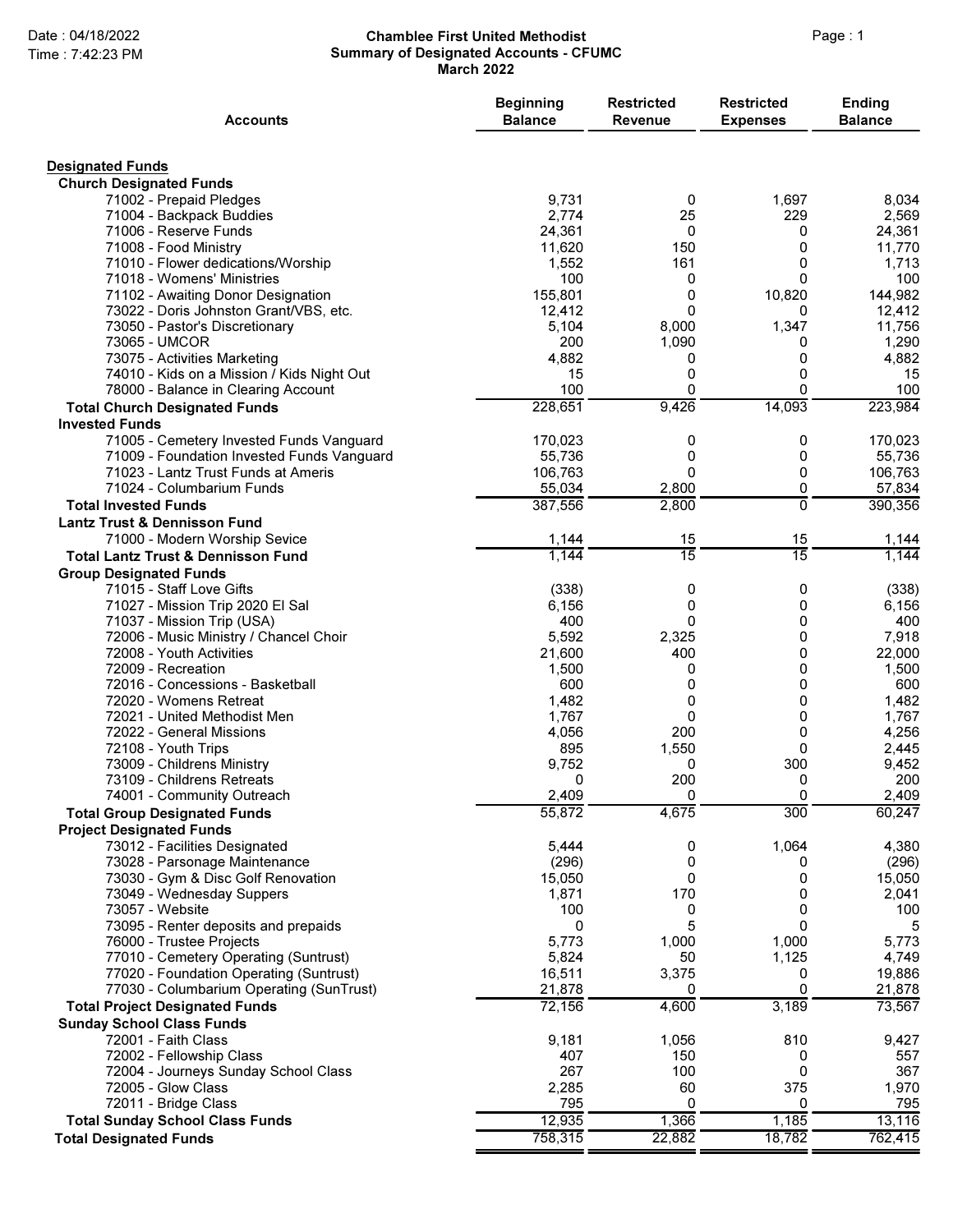#### Date : 04/18/2022 **Chamblee First United Methodist** Page : 1 Balance Sheet CFUMC Fund: Church Accounts March 2022

Accounts

| <b>Assets</b>                                       |                |            |
|-----------------------------------------------------|----------------|------------|
| <b>Current Assets</b>                               |                |            |
| <b>Investments - Columbarium</b>                    |                |            |
| 12001 - Fidelity Account - Columbarium              | 55,034         |            |
| <b>Total Investments - Columbarium</b>              | 55,034         |            |
| <b>Investments Cemetery &amp; Foundat</b>           |                |            |
| 13010 - Vanguard Cemetery                           | 170,023        |            |
| 13030 - Vanguard - Foundation Funds                 | 55,736         |            |
| <b>Total Investments Cemetery &amp; Foundat</b>     | 225,759        |            |
| Checking                                            |                |            |
| 11300 - SunTrust Bank Operating Acct.               | 158,242        |            |
| 11400 - Clearing Account at Suntrust                | 806            |            |
| 11500 - Ameris Bank Lantz Trust Funds               | 106,763        |            |
| 11800 - United Methodist Connectional FCU           | 167,867<br>115 |            |
| 14600 - Morgan Stanley Stock Account                | 433,794        |            |
| <b>Total Checking</b>                               |                |            |
| <b>Total Current Assets</b>                         |                | 714,587    |
| <b>Fixed Assets</b>                                 |                |            |
| <b>Buildings &amp; Land</b>                         |                |            |
| <b>Church Bldg &amp; Land</b>                       |                |            |
| 15002 - Sanctuary /Bldgs                            | 11,603,508     |            |
| 15004 - Land                                        | 2,254,000      |            |
| 15008 - Other Assets/Equip                          | 548,508        |            |
| <b>Total Church Bldg &amp; Land</b>                 | 14,406,015     |            |
| Parsonage 2015                                      |                |            |
| 16001 - House                                       | 308,200        |            |
| 16005 - Land                                        | 96,800         |            |
| <b>Total Parsonage 2015</b>                         | 405,000        |            |
| <b>Total Buildings &amp; Land</b>                   | 14,811,015     |            |
| <b>Total Fixed Assets</b>                           |                | 14,811,015 |
| <b>Total Assets</b>                                 |                | 15,525,603 |
| Liabilities, Fund Balances, & Restricted Funds      |                |            |
| <b>Liabilities</b>                                  |                |            |
| <b>Current Liabilities</b>                          |                |            |
| 29999 - Misc. Accrued                               | 607            |            |
| <b>Total Current Liabilities</b>                    |                | 607        |
| <b>Other Payroll Liabilities</b>                    |                |            |
| 27500 - Healthflex Payable                          | 1,389          |            |
| 28000 - PIP/Clergy/Wespath                          | (4)            |            |
| <b>Total Other Payroll Liabilities</b>              |                | 1,386      |
| <b>Total Liabilities</b>                            |                | 1,993      |
| <b>Fund Balances</b>                                |                |            |
| <b>Capital Fund Balances</b>                        |                |            |
| 29500 - Capital Funds Church                        | 14,406,015     |            |
| 29550 - Capital Funds Parsonage                     | 405,000        |            |
| <b>Total Capital Fund Balances</b>                  | 14,811,015     |            |
| <b>Fund Balance</b>                                 |                |            |
| 29000 - Fund Principal                              | 42,538         |            |
| <b>Total Fund Balance</b>                           | 42,538         |            |
| <b>Excess Cash Received</b>                         | (92, 359)      |            |
| <b>Total Fund Balances and Excess Cash Received</b> |                | 14,761,195 |
| <b>Restricted Funds</b>                             |                |            |